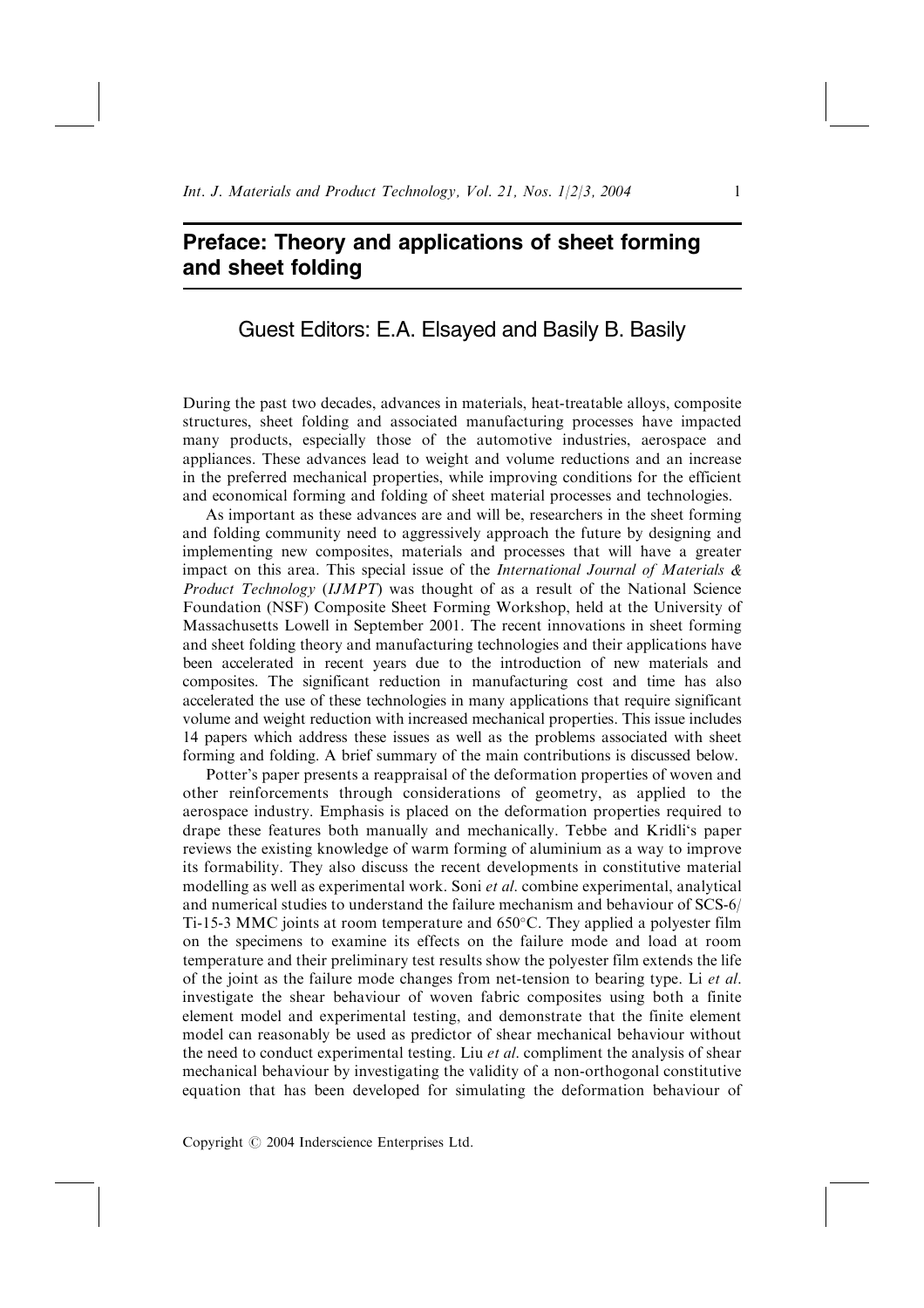## 2 E.A. Elsayed and B.B. Basily

woven fabric thermoplastic (FRT) composites. Like Li *et al.*'s study, they show a reasonable agreement between the experimental results and the theoretically derived non-orthogonal constitutive equation. Marumo and Saiki show interesting results when hard aluminium square blanks were drawn using tools with an optimum large corner radius and geometry: the reduction in friction in the corner flanges prevented localised fracture due to slip bands unique to hard aluminium sheets, and improved deep drawability.

In their first paper, Singh and Kumar show that higher drawability and a more uniform thickness distribution could be achieved using hydro-mechanical deep drawing than by using a traditional deep drawing processes. They validated this conclusion through both finite element and experimental testing. Hamouda et al. address and investigate the springback phenomenon associated with V-shape bending which is caused by the elastic recovery of bending deformation in metal sheets upon unloading. They utilised finite elements to predict the final geometry of the part after springback so that the appropriate tools are designed in order to compensate for springback They validated the finite element model by conducting laboratory experiments which indeed agreed with its results. Unlike the finite element approach, Buranathiti and Cao's paper presents an analytical approach in order to predict springback for a straight flanging process. They also validate the analytical results through experimentation. Of course, it is extremely difficult, if not impossible, to develop analytical models for complex shapes and one has to resort to finite element models. Similar to springback, wrinkling during forming is a major problem and efforts are made to eliminate or reduce the wrinkling phenomenon. Kinsey et al. show that a segmented binder process, which varies the force applied to the materials, is shown to be effective at reducing wrinkling in a Tailor Welded Blank application. They also present a technique to quantify wrinkling in finite element simulations, for Tailor Welded Blanks as well as uniform material blanks. In their first paper, Basily and Elsayed investigate a recently developed innovative sheet folding theory and manufacturing processes in designing impact energy absorbing structures with superior properties to existing structures, such as honeycomb, while achieving a volume reduction between 40 and 50%. In their second paper, Singh and Kumar compare several training algorithms in an attempt to find an ideal artificial neural network-training algorithm that models hydro-mechanical deep drawing accurately. A comparison was made between ANN trained and experimental results of hydro-mechanical deep drawing using low carbon extra deep drawing (EDD) grade steel sheets of 0.96 mm thickness. Jain and Wang present a parametric study which investigates the effectiveness of dual hydroforming on various material properties and process conditions. They conclude their study by stating that dual tube hydroforming can significantly improve the strain distribution and reduce thickness variation and the advantages of dual tube hydroforming are best shown in materials with low anisotropy value and in high friction condition. Finally, Elsayed and Basily, in their second paper, develop a novel approach for a continuous folding process where sheet material is progressively folded in two dimensions, through a set of rollers, followed by a configured roller for the final folding in the third dimension. The final roller can be designed for longitudinal folding, cross-folding and angular folding to produce the desired folded pattern. This process is more economical than traditional forming processes.